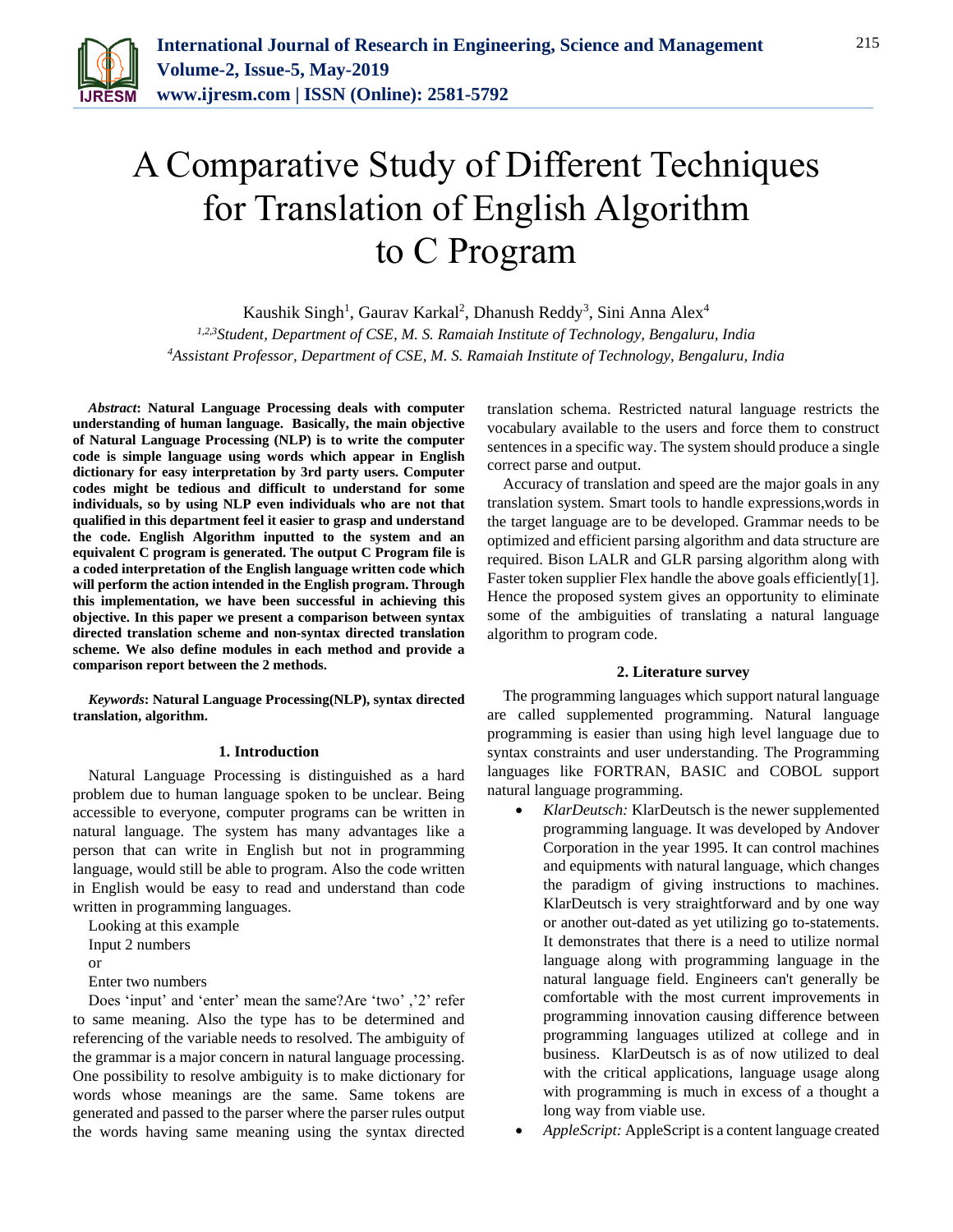

by Apple, Inc. in 1993. It is substantially more ellaborate than KlarDeutsch. Notwithstanding that, there is no chance to get of including client characterized elements, all activities must be carried out on existing articles. Then again, AppleScript is one of only a handful couple of programming languages, which were multilingual, at any rate for quite a while. Until form 8.5 of Mac OS, AppleScript projects could be written in a few natural languages, among them English, German, Spanish, French, Italian, just as Japanese and Chinese. Sadly, Apple surrendered the multilingual methodology, due to the confounded costumer support.

## *A. ALGO smart*

ALGOSmart is a translator which changes over pseudo which is composed utilizing XML to the programming language source code which is in C and Java. Be that as it may, the ALGOSmart translator makes it mandatory for clients to have information about a lot of predefined XML labels and their right usage and use.

## *B. Conversion of semi natural language algorithm*

This interpreter changes over algorithm in natural English language to code in C and Java This translator has numerous semantic difficulties, for example, it doesn't support various variable presentation, it additionally does not support printing the variable values. Such confinements forces constraints on client while growing developing useful programs [2].

## **3. Challenges**

Prior to translating natural language algorithms into formal code few endeavors have been made. Most challenges faced in converting natural language algorithm to code interpreter rotate around the following reasons.

- Using Part of Speech (POS) tagging algorithm it is anything but difficult to label singular words. While semantics of the algorithm overall ends up hard to translate and process.
- Every programming language has its own highlights. The parts of different programming language turn out to be progressively hard to fuse to be recognized and deciphered by natural language handling.
- Every individual has an alternate state of mind furthermore, extraordinary strategy for communicating a solitary thought. In light of that adaptability of recognizing and deciphering natural language algorithm is restricted.

## **4. Non-syntax-directed translation**

So as to address the aforementioned challenge of flexibility, we have proposed a model comprising of an interpreter and related connecting modules [4]. The system acknowledges an algorithm as a contribution from the user. On that algorithm,

basic Natural Language Processing is applied line by line. From that point onward, the prepared yield is passed to the interpreter. At the interpreter module, first recognized the announcement type and in like manner, it is parsed into formal C code. The code is shown to the user which is sent from the interpreter module. Hence, the theoretical Model comprises of four modules cooperating with one another to acknowledge an algorithm in natural language what's more, translate it in formal language. The model is appeared Fig. 1. The modules are:

- User
- Basic Algorithm Processing
- Interpreter
- Synonyms
- Personalized Training Model
- $\bullet$



- 1. *User Module:* This module shows the end user. An algorithm is acknowledged into the system, by means of an application. The algorithm is prepared by different modules and a Formal C language code is returned back to the user.
- 2. *Basic Algorithm Processing module:* After accepting the algorithm from the user, basic natural language processing is connected line by line. Lines also, words are isolated and Part Of Speech tagging is connected to the algorithm. This module sets organize for understanding. Consider explanation instate whole number I to 5 The yield of this announcement in the wake of applying basic algorithm processing would be -initialize\_NNinteger\_NNi\_NNto\_TO 5\_CD, where NN is thing, TO will be to and CD is Cardinal Number.
- 3. *Interpreter module:* This is the center module of the model. The interpreter Works in two phases.
- 4. *Type identification:* The information sentence is recognized as affirmation, introduction, input, contingent, circling and so on proclamation. Recognized trigger word in the statement are mapped to a statement type. Consider the statement – initialize integer I to 5, the interpreter first searches for part of speech labels or watchwords. Consequently, initialize would be perceived as a catchphrase and the statement is sent to initialize module for parsing statement to code.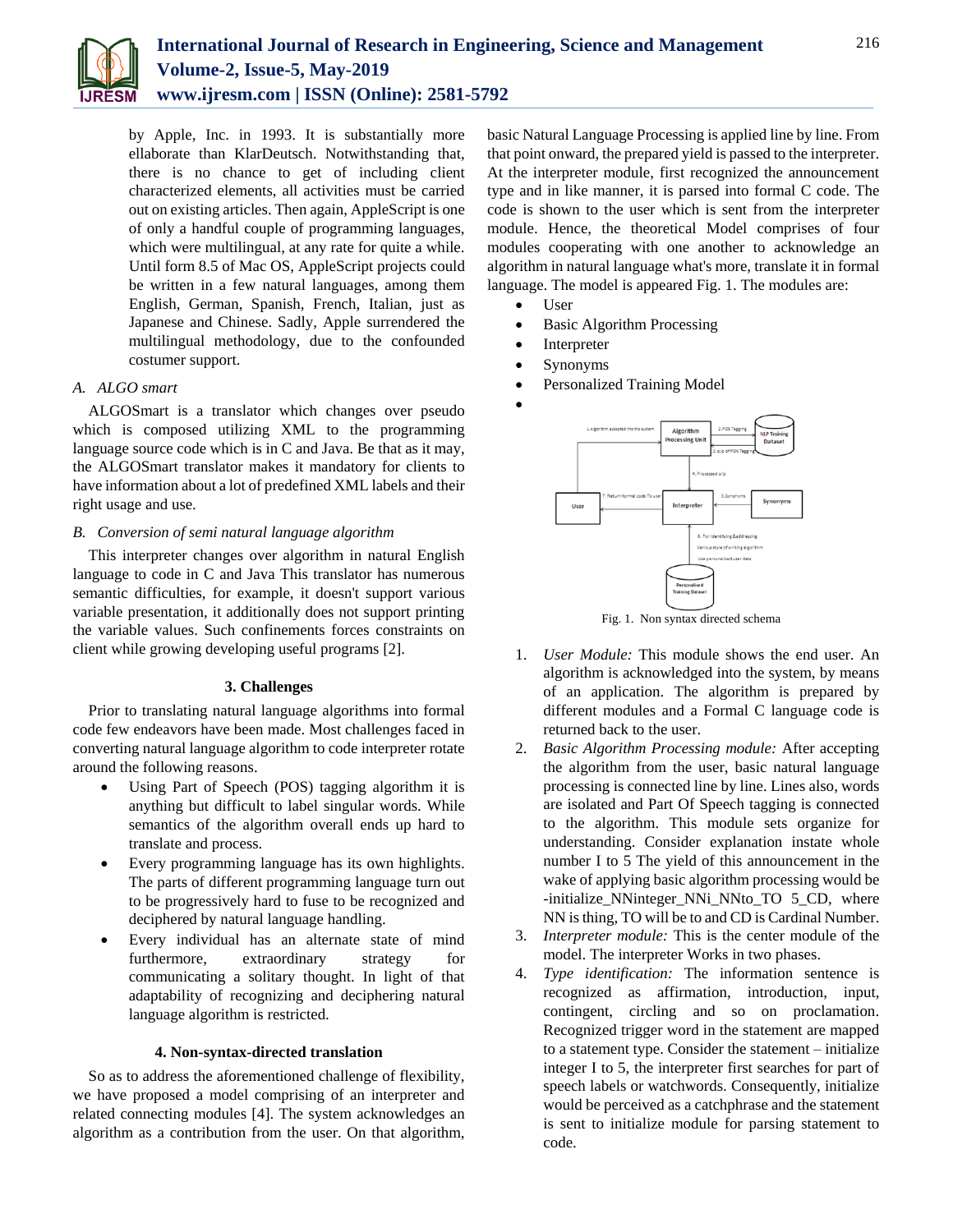

- 5. *Parsing into formal C code:* Once the announcement is effectively recognized, it is sent to the particular module for parsing. Here, utilizing POS labels and the sentence structure, the algorithmic line is changed over to formal code. Here, the key is to distinguish and address distinctive styles of composing algorithms and effectively parsing them. For this, we execute a customized training model that learns style of composing algorithms, in this manner improving flexibility of composing and exactness of understanding. In this manner explanation "initialize integer I to 5", is translated to shape "int i=5".
- 6. Synonyms: The Flexibility of recognizing a trigger for the interpreter module increment by the synonyms, the power of trigger words is expanded by not just nourishing words physically yet by utilizing Synonyms too. A vast arrangement of words builds the likelihood of an announcement being effectively recognized and parsed.
- 7. *Personalized Training Model:* Another amazing technique to build flexibility is by utilizing a customized training model. Users would be approached to include natural language statements for communicating their individualistic composition style. This style would be checked and adjusted to by the system. In this way, whenever the user would type a comparative statement; it would be effectively perceived and parsed by the system. This module is under execution. This module would increment precision of deciphering algorithm to code by a lot.

## **5. Syntax-directed-translation**

Natural Language System breaks down the sentence into an imperative verb, determiner and noun. Syntax directed translation method is completely driven by the parser. SDT is used to translate the string by attaching a sequence of actions to each rule of a grammar. Parsing a string of grammar produces a sequence of rules. The following system modules have been used for the system development:

- Flex
- Bison
- Gcc Compiler
- Output .c file

## *A. Flex*

The program consists of a list of regular expressions consisting of actions to perform on input match. A scanner reads input and input is matched against all of the regular expressions and does necessary action on each match. The regular expressions are converted to an efficient internal form by flex. A scanner module is produced which is compiled and linked to other compiler modules. Flex generates a file that consist yylex() which returns an integer indicating token recognized.

|               | C and scanner declarations    |
|---------------|-------------------------------|
| $\frac{0}{0}$ |                               |
|               | Token definitions and actions |
| $\frac{0}{0}$ |                               |
|               | C subroutines                 |

It contains 3 components:

- C and Scanner declarations: Lex definitions used in the regular expressions and C declarations to include the file produces by Yacc/Bison.
- Token: Consist of regular expression with corresponding actions.
- C subroutines: May contain C code with corresponding actions.
- Lex file is compiled using the command Flex TEC.1 producing file lex.yy.c that defines function yylex().

*Bison:* In order to convert an annotated CFG (context free grammar) into a deterministic LR-parser a general purpose parser, Bison which employes LALR (1) parser tables is used. It is also able to make a canonical  $LR(1)$  parse tables.

It consists of 3 sections:

## *B. 1st Section*

Ordinary C subroutine declaration part, the specification of the start symbol, a list of tokens that are expected by the parser are contained in the first section. It also includes files with C code, variable declaration and user defined function protocol which are written between "%{" " %} " brackets.

## *C. 2nd Section*

CFG for the language is contained in the second section. The action along with the production is present within braces. Each Production is distinguished from one another by semicolons and the empty productions remain empty. The action along with the production is present within braces. The multiple character terminal symbols are written in uppercase while the nonterminals appear in lower case. The phrase structural grammar along with its actions which are written in C is included so as to generate result based on SDT (syntax directed translation) schema.

## *D. 3rd Section*

The file Yacc consisting of C program is present in the third section. The driver routine for the parser is a main() function which class yyparse(). Reporting of the errors is during the parsing is handled by yyerror (). It also contains main function and the yyerror function along with the function which is user defined used in grammar action part allowing the system to be complete [5]. Compiling the Bison file causes the creation of files- "TEC.tab.h","TEC.tab.c". The first one contain tokens to be be included in the scanner defining file. The second file contains the definition for the yyparse function.